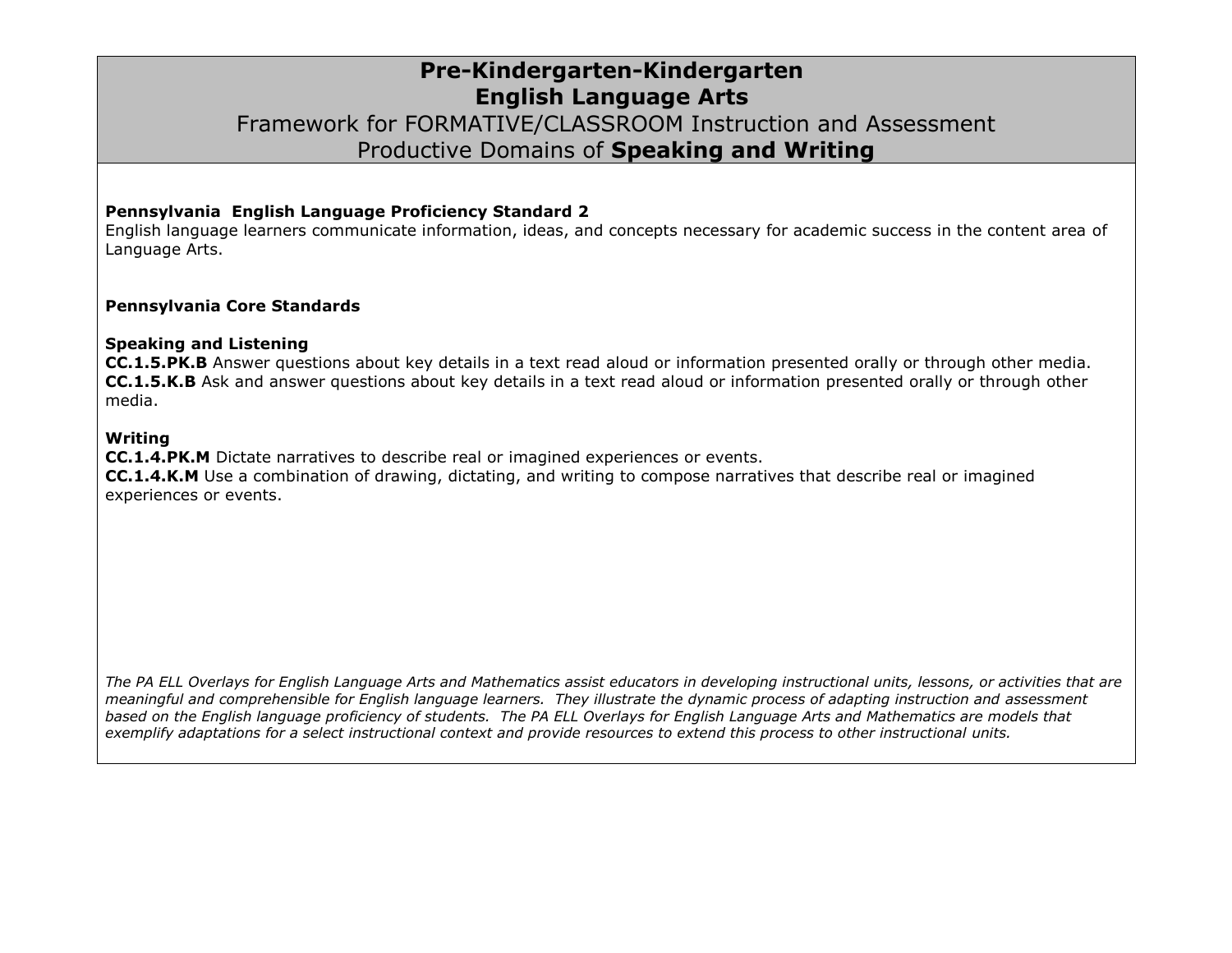# **Speaking Model Performance Indicator (MPI)**

**Classroom Context:** Describe elements from visually supported stories.

| Cognitive Function: Students at all levels of English proficiency will DESCRIBE elements from visually supported stories. |                                                                                                                                                                                                                                        |                                                                                                                                                                      |                                                                                                                                                                                                          |                                                                                                   |                                                                                                                                    |                                                                                                                             |                                                                              |
|---------------------------------------------------------------------------------------------------------------------------|----------------------------------------------------------------------------------------------------------------------------------------------------------------------------------------------------------------------------------------|----------------------------------------------------------------------------------------------------------------------------------------------------------------------|----------------------------------------------------------------------------------------------------------------------------------------------------------------------------------------------------------|---------------------------------------------------------------------------------------------------|------------------------------------------------------------------------------------------------------------------------------------|-----------------------------------------------------------------------------------------------------------------------------|------------------------------------------------------------------------------|
| <b>Concepts</b>                                                                                                           | <b>Competencies</b>                                                                                                                                                                                                                    | <b>Vocabulary</b><br>and Topic<br><b>Related</b><br>Language                                                                                                         | <b>Proficiency</b><br>Level 1<br><b>Entering</b>                                                                                                                                                         | <b>Proficiency</b><br>Level 2<br><b>Emerging</b>                                                  | <b>Proficiency</b><br>Level 3<br><b>Developing</b>                                                                                 | <b>Proficiency</b><br>Level 4<br><b>Expanding</b>                                                                           | <b>Proficiency</b><br>Level 5<br><b>Bridging</b>                             |
| Critical<br>listening                                                                                                     | Answer questions<br>about key details in<br>a text read aloud or<br>information<br>presented orally or<br>through other<br>media.<br>Respond to a<br>question with an<br>answer or details<br>related to the topic<br>being discussed. | Character<br>Setting<br>In the<br>beginning<br>(story)<br>In the middle.<br>$\ldots$ (story)<br>At the end<br>(story)<br>I think<br>because<br>I believe<br>.because | Repeat words<br>or simple<br>phrases about<br>key details in<br>text supported<br>by illustrations,<br>following<br>explicit,<br>repeated<br>examples, as<br>modeled and<br>monitored by<br>the teacher. | Complete<br>visually<br>supported<br>phrases from<br>stories in pairs<br>with teacher<br>support. | Describe<br>visually<br>supported<br>characters or<br>events from<br>stories to a<br>partner using a<br>word bank or<br>word wall. | Orally<br>sequence<br>visually<br>supported<br>story events<br>using modeled<br>sequential<br>language in a<br>small group. | <b>Discuss</b><br>visually<br>supported<br>story events in<br>a small group. |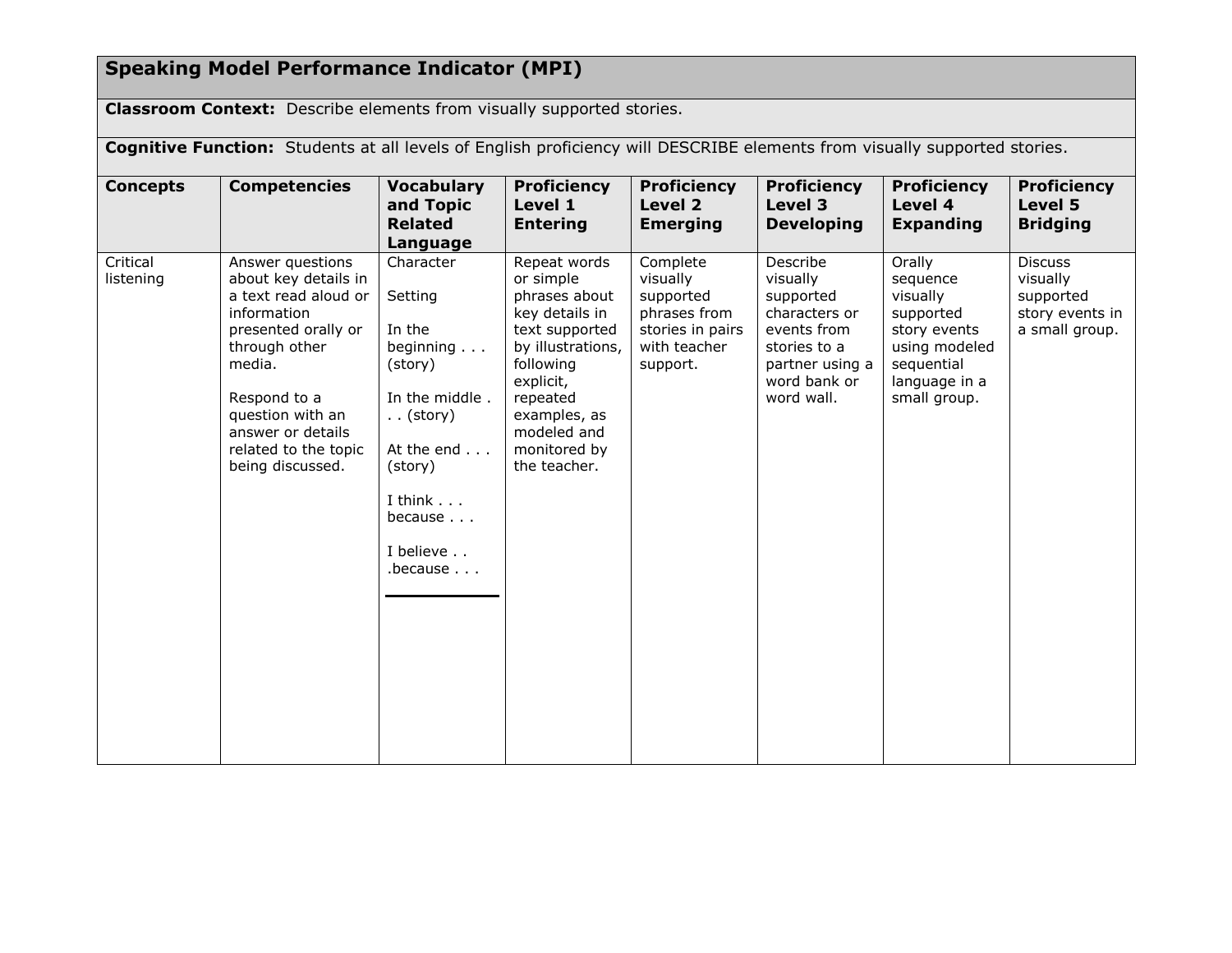## **Writing Model Performance Indicator (MPI)**

**Classroom Context:** Describe elements from visually supported stories.

**Cognitive Function:** Students at all levels of English proficiency will DESCRIBE elements from visually supported stories.

| <b>Concepts</b>        | <b>Competencies</b>                                                                                                                                                                                                                                                                                                                                                                                                                                                                           | <b>Vocabulary</b><br>and Topic<br><b>Related</b><br>Language                                                                                                                         | <b>Proficiency</b><br>Level 1<br><b>Entering</b>                                                                                                            | <b>Proficiency</b><br>Level 2<br><b>Emerging</b>                                                                                  | <b>Proficiency</b><br>Level 3<br><b>Developing</b>                                                                                       | <b>Proficiency</b><br>Level 4<br><b>Expanding</b>                                                                                                              | <b>Proficiency</b><br>Level 5<br><b>Bridging</b>                                                                                                       |
|------------------------|-----------------------------------------------------------------------------------------------------------------------------------------------------------------------------------------------------------------------------------------------------------------------------------------------------------------------------------------------------------------------------------------------------------------------------------------------------------------------------------------------|--------------------------------------------------------------------------------------------------------------------------------------------------------------------------------------|-------------------------------------------------------------------------------------------------------------------------------------------------------------|-----------------------------------------------------------------------------------------------------------------------------------|------------------------------------------------------------------------------------------------------------------------------------------|----------------------------------------------------------------------------------------------------------------------------------------------------------------|--------------------------------------------------------------------------------------------------------------------------------------------------------|
| Content for<br>writing | Narrative: Describe<br>experiences and<br>events.<br>Use<br>illustration/dictation<br>to convey meaning<br>about an<br>experience or<br>event.<br>Write symbols,<br>letters, or letter-<br>like shapes.<br>Attempt to<br>reproduce own<br>name and/or<br>simple words, with<br>most letters<br>correct.<br>Ask teacher to<br>"write down the<br>words" of his/her<br>story or to his/her<br>drawing.<br>Generate ideas for<br>writing.<br>Understand that<br>words are<br>connected to print. | Character<br>Setting<br>In the<br>beginning $\ldots$<br>(story)<br>In the middle.<br>$\ldots$ (story)<br>At the end<br>(story)<br>I think<br>$.$ because $.$<br>I believe<br>because | Depict an<br>experience or<br>event with a<br>drawing,<br>following<br>explicit,<br>repeated<br>examples, as<br>modeled and<br>monitored by<br>the teacher. | Depict<br>experiences<br>using<br>recognizable<br>drawings and<br>symbols or<br>letter like<br>shapes with<br>teacher<br>support. | Write stories<br>and/or<br>experiences<br>through<br>pictures,<br>letters and<br>some words<br>using word<br>wall and visual<br>support. | Write stories<br>and/or<br>experiences<br>through a<br>combination of<br>pictures, words<br>and some<br>phrases<br>working in<br>pairs with<br>visual support. | Write stories<br>and/or<br>experiences<br>through a<br>combination of<br>pictures,<br>words, phrases<br>and short<br>sentences with<br>visual support. |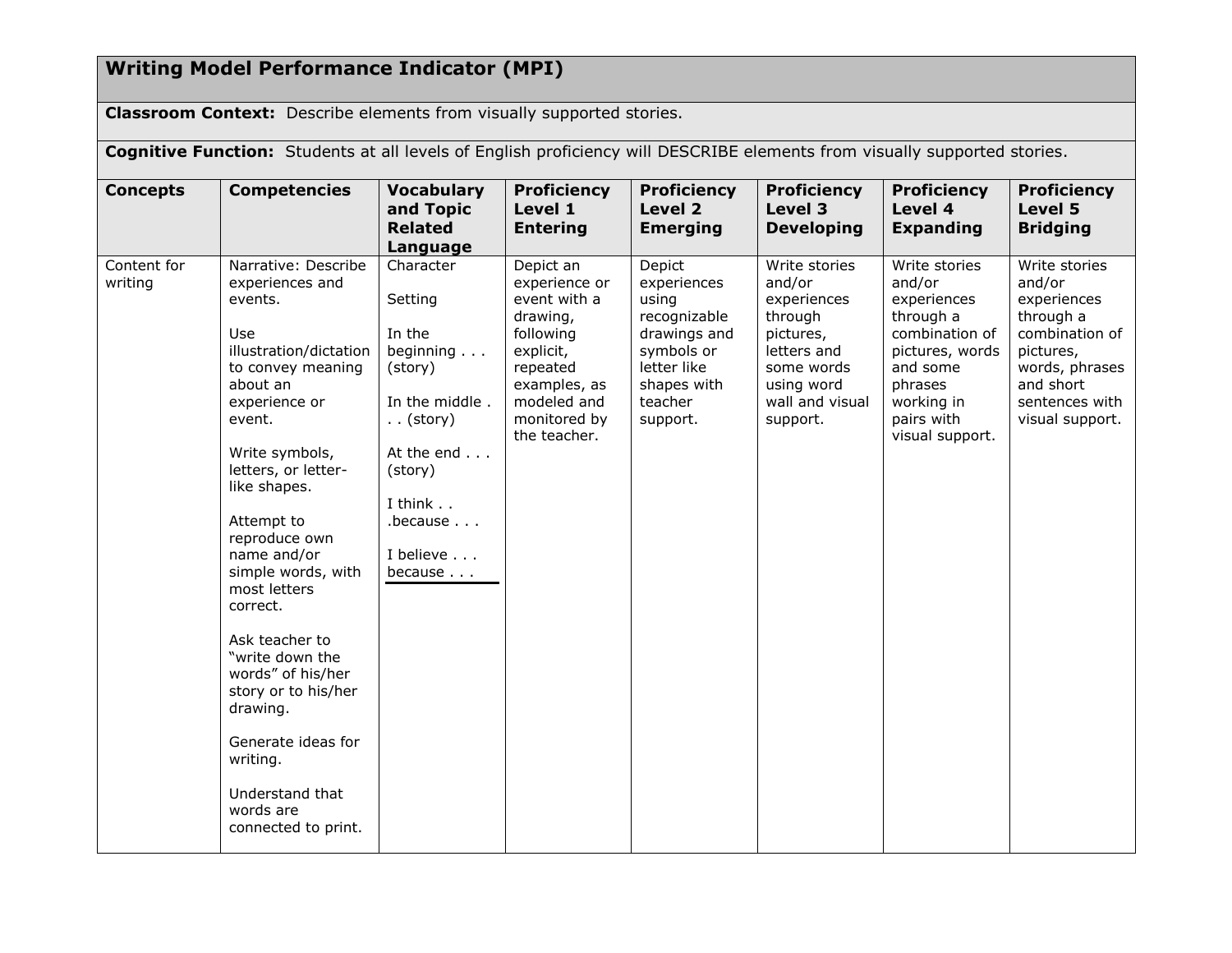**Building Productive Model Performance Indicators (MPI)** to differentiate and scaffold instruction per English language proficiency level by adjusting the *language function* and *support.*

### **Classroom Context:**

|  | <b>Cognitive Function:</b> Students at all levels of English proficiency will |  |
|--|-------------------------------------------------------------------------------|--|
|--|-------------------------------------------------------------------------------|--|

| <b>Concepts</b> | <b>Competencies</b> | <b>Vocabulary</b><br>and Topic<br><b>Related</b><br>Language | <b>Proficiency</b><br>Level 1<br><b>Entering</b>                                                                                                                                                                                                | <b>Proficiency</b><br>Level 2<br><b>Emerging</b>                                                                    | <b>Proficiency</b><br>Level 3<br><b>Developing</b>                                                                                                 | <b>Proficiency</b><br>Level 4<br><b>Expanding</b>                                    | <b>Proficiency</b><br>Level 5<br><b>Bridging</b>                                        |  |  |
|-----------------|---------------------|--------------------------------------------------------------|-------------------------------------------------------------------------------------------------------------------------------------------------------------------------------------------------------------------------------------------------|---------------------------------------------------------------------------------------------------------------------|----------------------------------------------------------------------------------------------------------------------------------------------------|--------------------------------------------------------------------------------------|-----------------------------------------------------------------------------------------|--|--|
|                 |                     |                                                              | Language Function (differentiated measurable expectations of student<br>language use increasing in complexity and amount from English language<br>proficiency level 1 to level 5)                                                               |                                                                                                                     |                                                                                                                                                    |                                                                                      |                                                                                         |  |  |
|                 |                     |                                                              | Identify<br>words or<br>simple<br>phrases<br>Repeat words<br>or simple<br>phrases<br>Name                                                                                                                                                       | Restate some<br>facts from<br>illustrated<br>stories<br>Describe<br>Answer<br>questions<br>with one or<br>two words | Retell short<br>narrative<br>stories<br>Sing<br>repetitive<br>song and<br>chants                                                                   | Compare<br>Make<br>predictions<br>(e.g. "What<br>will happen<br>next?")<br>Summarize | Tell original<br>stories with<br>emerging<br>detail<br>Explain<br>situations<br>Express |  |  |
|                 |                     |                                                              |                                                                                                                                                                                                                                                 |                                                                                                                     | <b>Content Stem</b> (selected focus of grade-level curriculum for all students<br>remains constant across all English language proficiency levels) |                                                                                      |                                                                                         |  |  |
|                 |                     |                                                              |                                                                                                                                                                                                                                                 |                                                                                                                     |                                                                                                                                                    |                                                                                      |                                                                                         |  |  |
|                 |                     |                                                              | <b>Instructional Support</b> (scaffolds to accompany explicit instruction with<br>multiple opportunities for student response and feedback decreasing in degree<br>from English language proficiency level 1 to level 5. "I do, We do, You do") |                                                                                                                     |                                                                                                                                                    |                                                                                      |                                                                                         |  |  |
|                 |                     |                                                              | Manipulative<br>materials                                                                                                                                                                                                                       | Manipulative<br>materials                                                                                           | Manipulative<br>materials                                                                                                                          | Manipulative<br>materials                                                            | Manipulative<br>materials                                                               |  |  |
|                 |                     |                                                              | Visual support                                                                                                                                                                                                                                  | Visual support                                                                                                      | Visual support                                                                                                                                     | Visual support                                                                       | Sentence<br><b>Frames</b>                                                               |  |  |
|                 |                     |                                                              | Realia<br>Sentence                                                                                                                                                                                                                              | Realia<br>Sentence                                                                                                  | Realia<br>Sentence                                                                                                                                 | Realia<br>Sentence                                                                   | Graphic<br>organizers                                                                   |  |  |